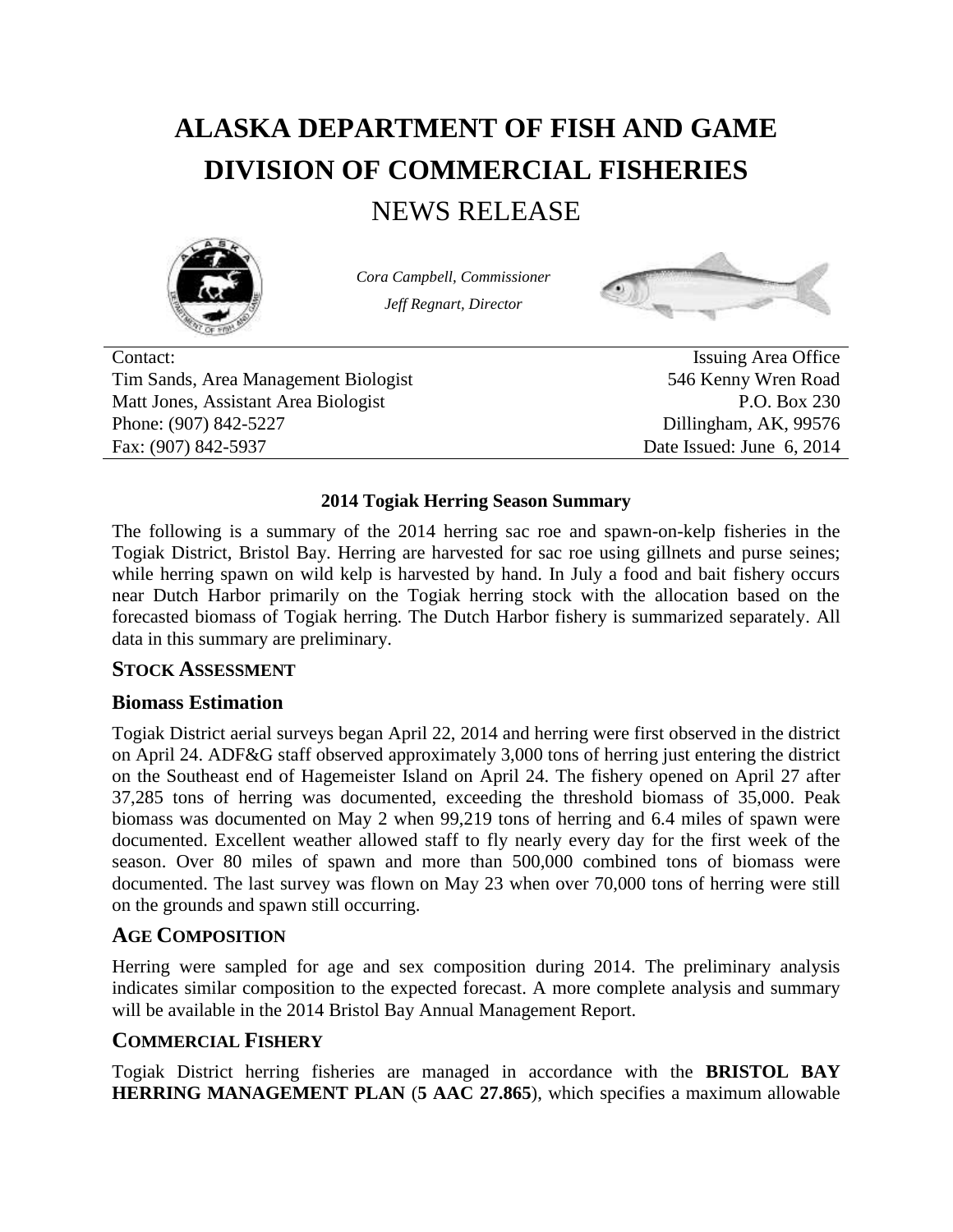exploitation rate of 20% and allocates the harvestable surplus among all the fisheries harvesting the Togiak herring stock. The 2014 preseason biomass forecast was 157,448 tons. The projected harvest guideline for each fishery was as follows: 1,500 tons herring equivalent or 350,000 lbs. of product for the spawn-on-kelp fishery, 2,099 tons for the Dutch Harbor food and bait fishery, and the remaining 29,990 tons for the sac roe fishery. The management plan further specifies that the department will manage the sac roe fishery so that 70% of the harvest is taken by purse seine (19,523 tons in 2014) and 30% of the harvest is taken by gillnet (8,367 tons in 2014).

The **BRISTOL BAY HERRING MANAGEMENT PLAN** and other regulations direct the department to conduct an orderly, manageable fishery and strive for the highest level of product quality with a minimum of waste. In recent years, the seine fleet has been comprised of processor-organized cooperatives. For the 2014 season, management staff allowed long duration seine openings over a large area of the district and let processors limit harvest for their individual fleets based on processing capacity.

Department staff polled processing companies prior to the 2014 season to assess processing capacity and to inquire about additional concerns or issues. The poll indicated that seven companies intended to participate in the 2014 Togiak herring fishery. One company indicated they planned to buy only gillnet fish and one company planned to buy only purse seine fish. The processing capacity for 2014 was estimated to be 2,600 tons per day. In the end only six companies participated in the 2014 Togiak sac roe herring fishery. All six companies bought purse seine fish while five companies bought gillnet fish.

## **Purse Seine**

The Togiak purse seine fishery opened at 6:00 p.m. on April 27. The department initially opened the purse seine fishery for 76 hours. Commercial quality fish were available late on April 29 when 1,611 tons of herring were harvested by the purse seine fleet. Herring continued to be of marketable quality for the remainder of the purse seine fishery and the department extended the fishery on April 30 for 48 hours, again on May 2 for 72 hours and finally on May 5 until further notice. Excellent weather prevailed throughout the season and the purse seine fleet steadily harvested the quota at a pace of about 1,700 tons per day for the first 10 days of the fishery. Day 11 was somewhat slower with only 584 tons harvested, but the harvest increased to almost 1,000 tons for each of the next two days. On May 11, all but one company completed its purse seine fishing operations for the season. The last company finished operations on May 13. The final harvest was 18,668 tons of herring, equal to 96% of the purse seine quota. Purse seine participation was documented at 17 vessels, down from 26 in 2013.

#### **Gillnet**

The Togiak gillnet fishery opened at 6:00 p.m. April 27 until further notice with no prior test fishing. In 2014, five companies participated in the Togiak sac roe gillnet fishery, a decrease from 6 in 2013. Fishermen participation was significantly lower than 2013, when 37 vessels participated; only 24 gillnet vessels were involved in the 2014 fishery. Although the season opened on April 27, the first day that more than three companies purchased fish was April 30. The combined harvest from April 29 and 30 was 1,181 tons of herring. Harvest continued at a somewhat erratic rate for the entire season. The best single day catch was May 1 with 991 tons of herring harvested. May 8 was the slowest day with only 109 tons of herring harvested. The fishery ended on May 13 when the last company ceased operations. Allocation between the purse seine fleet and the gillnet fleet was not an issue during the season. Both gear groups were very